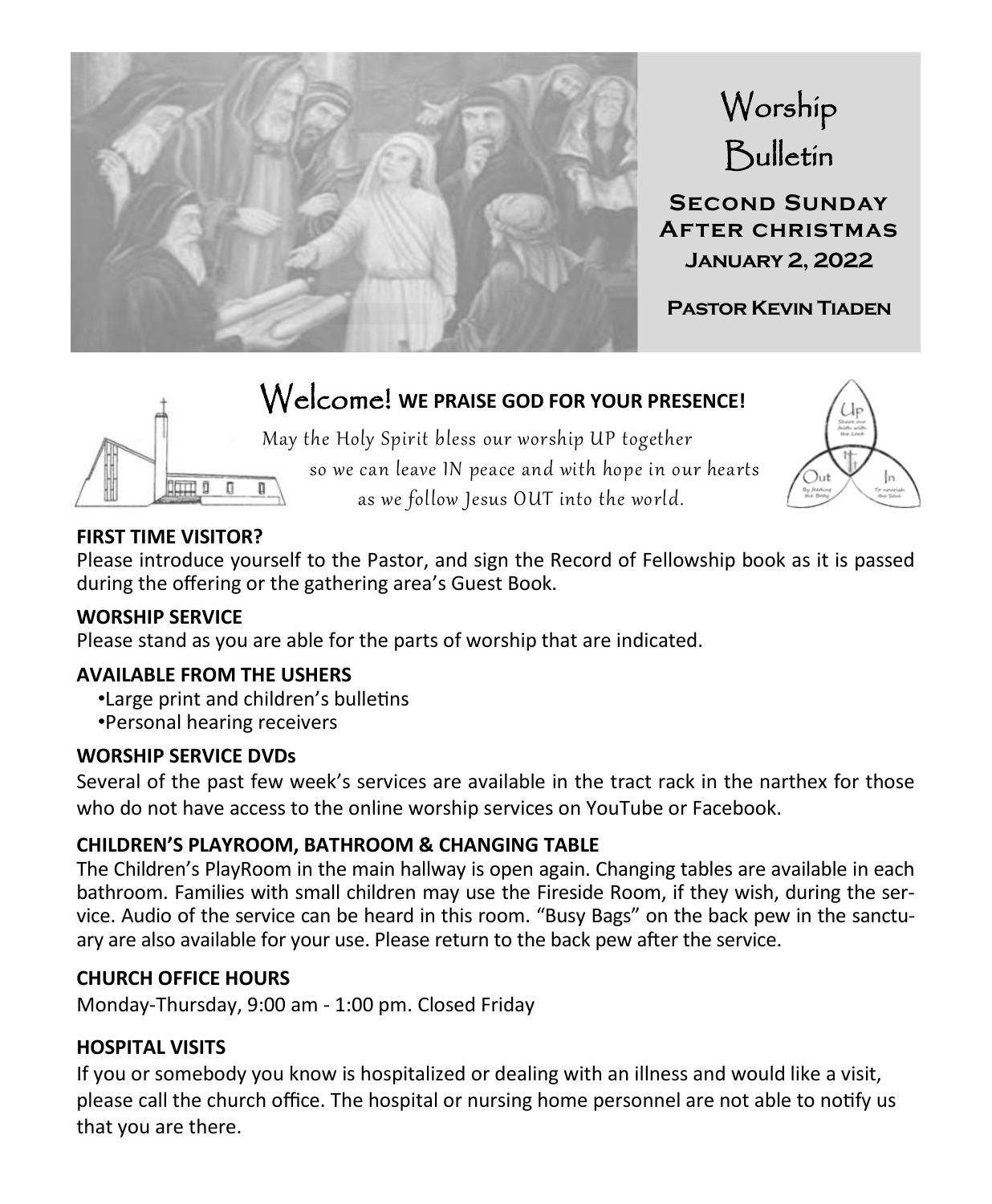# 2nd Sunday after Christmas

# **Prelude – Video— Good King Wenceslas** *Kerry & Maddy Murphy*

#### **Announcements**

#### *Stand*

## **Opening Song Prepare Him Room** *[Sovereign Grace] by Dave Fournier and Rebecca Elliott*

1) O behold the mystery now unfolds See the star shine on the virgin foretold Angels sing and light up the sky Hope rings out in a newborn's cry Swing wide you ancient gates For Christ is born today

Chorus Prepare Him room prepare Him room Let the King of Glory enter in

- 2) God with us the promise has come to be This the one the prophets were longing to see In the darkness a blazing light To the hungry the words of life His kingdom now is near For those with ears to hear
- 3) Oh our hearts as busy as Bethlehem Hear Him knock don't say there's no room in the inn Through the cradle cross and grave See the love of God displayed Now He's risen and he reigns Praise the Name above all names

#### **Invocation**

- **P** In the name of the Father and of the  $\pm$  Son and of the Holy Spirit.
- C **Amen.**



# Confession and Absolution

- $\mathbf{P}$  If we say we have no sin, we deceive ourselves, and the truth is not in us.
- C **But if we confess our sins, God, who is faithful and just, will forgive our sins and cleanse us from all unrighteousness.**

*Silence for reflection on God's Word and for self-examination.*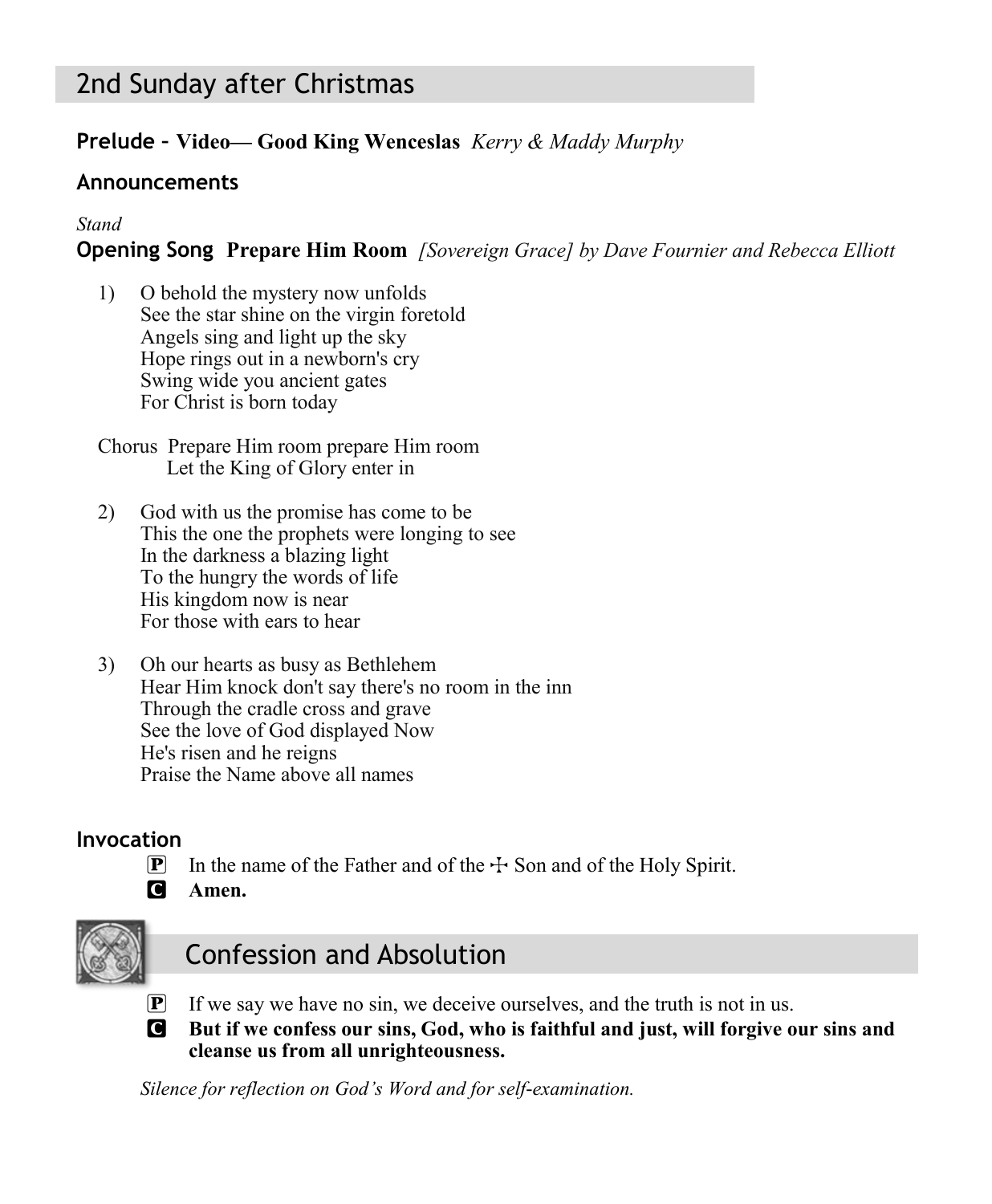- P Let us then confess our sins to God our Father.
- C **Most merciful God, we confess that we are by nature sinful and unclean. We have sinned against You in thought, word, and deed, by what we have done and by what we have left undone. We have not loved You with our whole heart; we have not loved our neighbors as ourselves. We justly deserve Your present and eternal punishment. For the sake of Your Son, Jesus Christ, have mercy on us. Forgive us, renew us, and lead us, so that we may delight in Your will and walk in Your ways to the glory of Your holy name. Amen.**
- P Almighty God in His mercy has given His Son to die for you and for His sake forgives you all your sins. As a called and ordained servant of Christ, and by His authority, I therefore forgive you all your sins in the name of the Father and of the  $\pm$  Son and of the Holy Spirit.
- C **Amen.**



# Service of the Word

#### **Salutation and Collect of the Day**

- $\mathbf{P}$  The Lord be with you.
- C **And also with you.**
- $\left| \mathbf{P} \right|$  Let us pray.
- C **Almighty God, You have poured into our hearts the true Light of Your incarnate Word. Grant that this Light may shine forth in our lives; through the same Jesus Christ, Your Son, our Lord, who lives and reigns with You and the Holy Spirit, one God, now and forever. Amen.**

#### **Hymn of Praise Video—Silent Night** *Kerry & Maddy Murphy*

#### **Old Testament Reading** *1 Kings 3:4–15*

 $4$  The king went to Gibeon to sacrifice there, for that was the great high place. Solomon used to offer a thousand burnt offerings on that altar.  ${}^{5}$ At Gibeon the Lord appeared to Solomon in a dream by night, and God said, "Ask what I shall give you." <sup>6</sup>And Solomon said, "You have shown great and steadfast love to your servant David my father, because he walked before you in faithfulness, in righteousness, and in uprightness of heart toward you. And you have kept for him this great and steadfast love and have given him a son to sit on his throne this day. And now, O Lord my God, you have made your servant king in place of David my father, although I am but a little child. I do not know how to go out or come in. <sup>8</sup>And your servant is in the midst of your people whom you have chosen, a great people, too many to be numbered or counted for multitude. <sup>9</sup>Give your servant therefore an understanding mind to govern your people, that I may discern between good and evil, for who is able to govern this your great people?"

<sup>10</sup>It pleased the Lord that Solomon had asked this. <sup>11</sup>And God said to him, "Because you have asked this, and have not asked for yourself long life or riches or the life of your enemies, but have asked for yourself understanding to discern what is right, <sup>12</sup>behold, I now do according to your word. Behold, I give you a wise and discerning mind, so that none like you has been before you and none like you shall arise after you. <sup>13</sup>I give you also what you have not asked, both riches and honor, so that no other king shall compare with you, all your days. <sup>14</sup>And if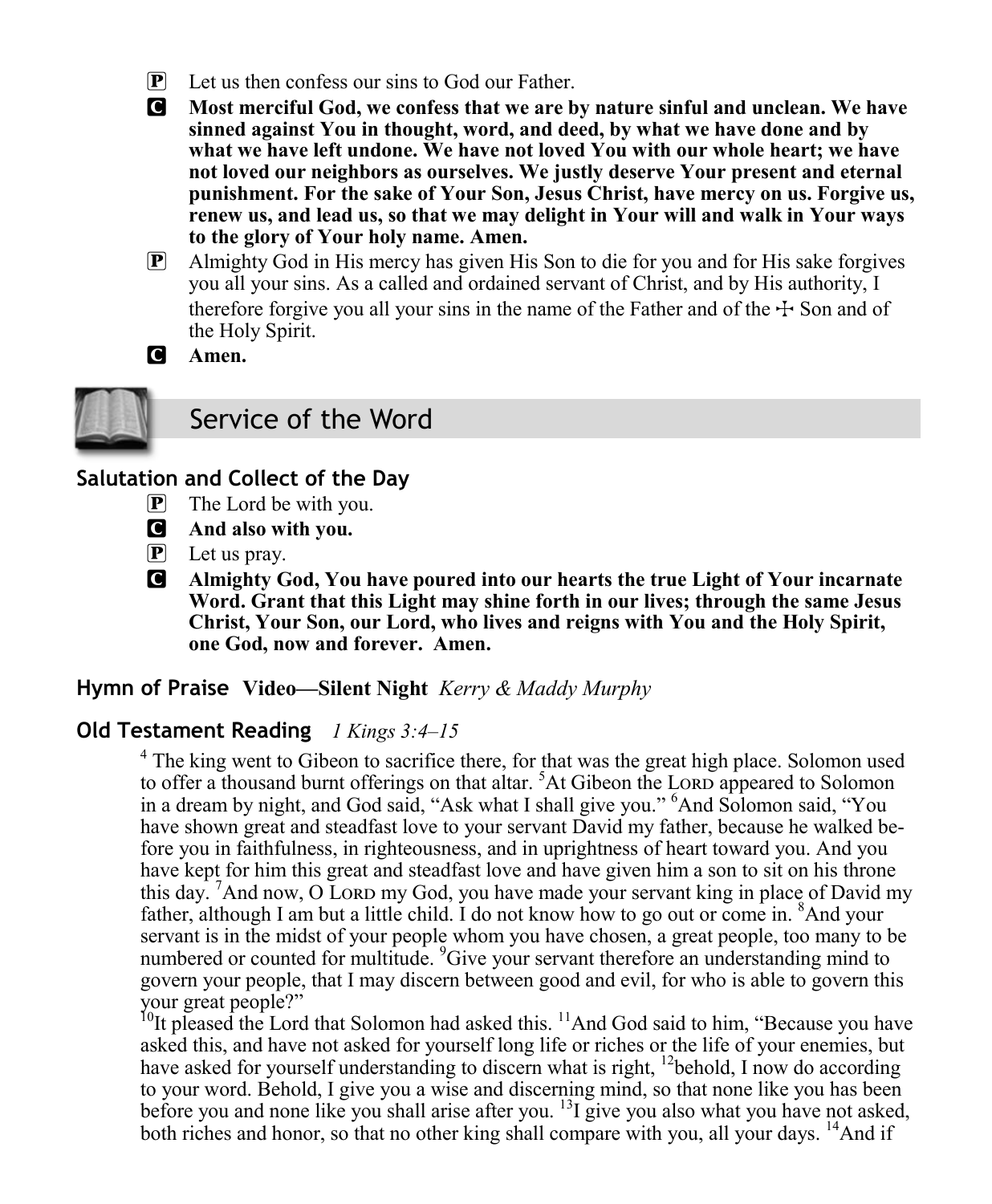you will walk in my ways, keeping my statutes and my commandments, as your father David walked, then I will lengthen your days."

<sup>15</sup>And Solomon awoke, and behold, it was a dream. Then he came to Jerusalem and stood before the ark of the covenant of the LORD, and offered up burnt offerings and peace offerings, and made a feast for all his servants.

 $\overline{A}$  This is the Word of the Lord.



# **Epistle Reading** *Ephesians 1:3–14*

<sup>3</sup>Blessed be the God and Father of our Lord Jesus Christ, who has blessed us in Christ with every spiritual blessing in the heavenly places, <sup>4</sup>even as he chose us in him before the foundation of the world, that we should be holy and blameless before him. In love <sup>5</sup>he predestined us for adoption as sons through Jesus Christ, according to the purpose of his will,  $6$  to the praise of his glorious grace, with which he has blessed us in the Beloved. <sup>7</sup>In him we have redemption through his blood, the forgiveness of our trespasses, according to the riches of his grace,  $8$ which he lavished upon us, in all wisdom and insight  $9$ making known to us the mystery of his will, according to his purpose, which he set forth in Christ<sup>10</sup> as a plan for the fullness of time, to unite all things in him, things in heaven and things on earth.

 $11$ In him we have obtained an inheritance, having been predestined according to the purpose of him who works all things according to the counsel of his will,  $12$  so that we who were the first to hope in Christ might be to the praise of his glory. <sup>13</sup>In him you also, when you heard the word of truth, the gospel of your salvation, and believed in him, were sealed with the promised Holy Spirit,  $14$ <sup>w</sup> who is the guarantee of our inheritance until we acquire possession of it, to the praise of his glory.

A This is the Word of the Lord.

C **Thanks be to God.**

#### **Children's Message (Sunday) -** *Pastor Tiaden*

#### *Stand*

#### **Gospel Reading** *Luke 2:40-52*

P The Holy Gospel according to St. Luke, the second chapter.

**G** Glory to You, O Lord.

 $40$ The child [Jesus] grew and became strong, filled with wisdom. And the favor of God was upon him.

 $41\text{N}$  Now his parents went to Jerusalem every year at the Feast of the Passover.  $42\text{A}$ nd when he was twelve years old, they went up according to custom. <sup>43</sup>And when the feast was ended, as they were returning, the boy Jesus stayed behind in Jerusalem. His parents did not know it, <sup>44</sup>but supposing him to be in the group they went a day's journey, but then they began to search for him among their relatives and acquaintances,  $45$  and when they did not find him, they returned to Jerusalem, searching for him. <sup>46</sup>After three days they found him in the temple, sitting among the teachers, listening to them and asking them questions. <sup>47</sup>And all who heard him were amazed at his understanding and his answers. <sup>48</sup>And when his parents saw him, they were astonished. And his mother said to him, "Son, why have you treated us so?

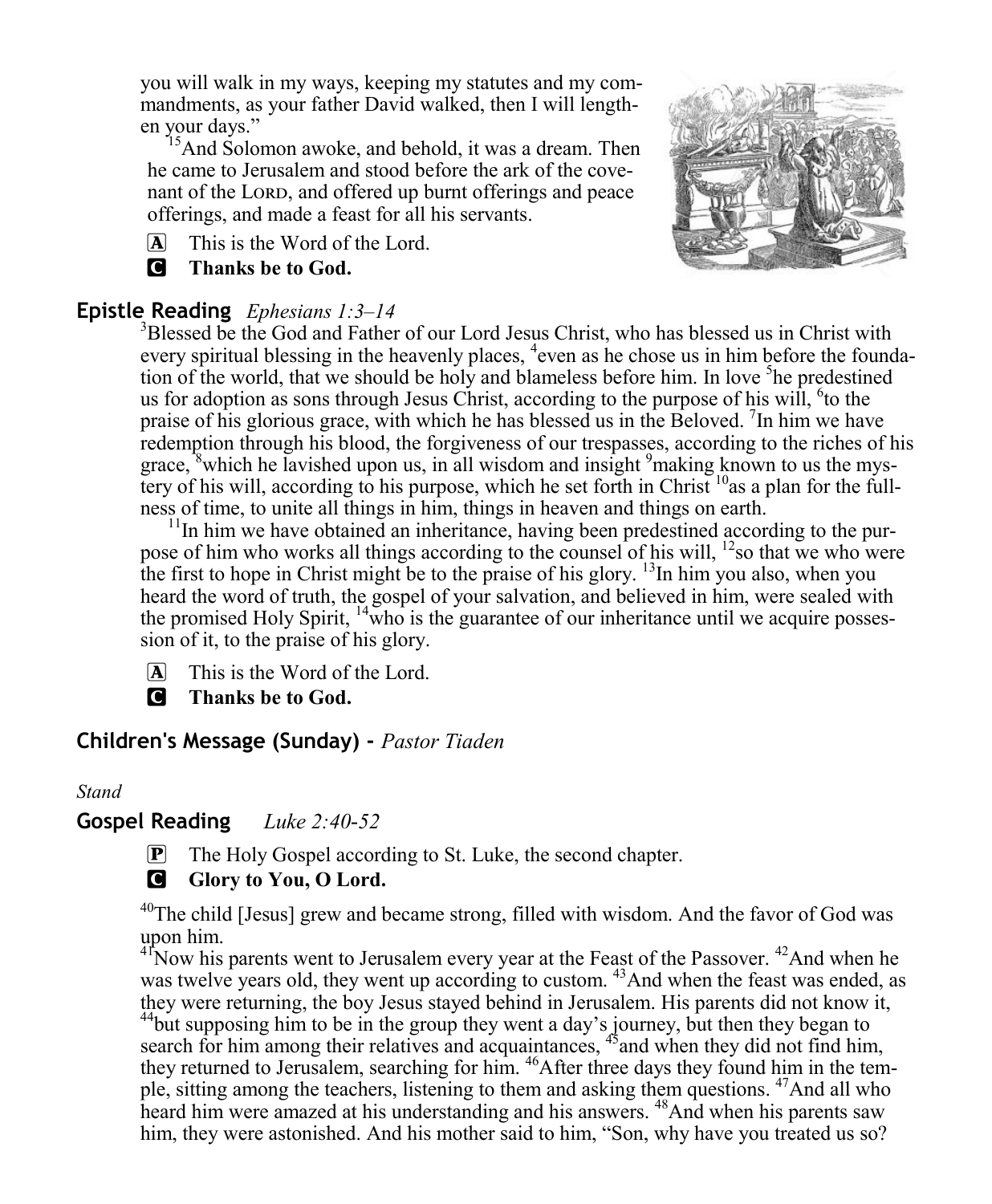Behold, your father and I have been searching for you in great distress." <sup>49</sup>And he said to them, "Why were you looking for me? Did you not know that I must be in my Father's house?" <sup>50</sup>And they did not understand the saying that he spoke to them. <sup>51</sup>And he went down with them and came to Nazareth and was submissive to them. And his mother treasured up all these things in her heart.

 $52\text{\textdegree}$  And Jesus increased in wisdom and in stature and in favor with God and man.

A This is the Gospel of the Lord.

C **Praise to You, O Christ.**

**Nicene Creed** *(on screen)*

#### *Sit*



**Hymn 392 God Loves Me Dearly**

# **Sermon Sunday**

*(Thursday —"What is the Future Glory?" Romans 8:18-25)*

**Offering**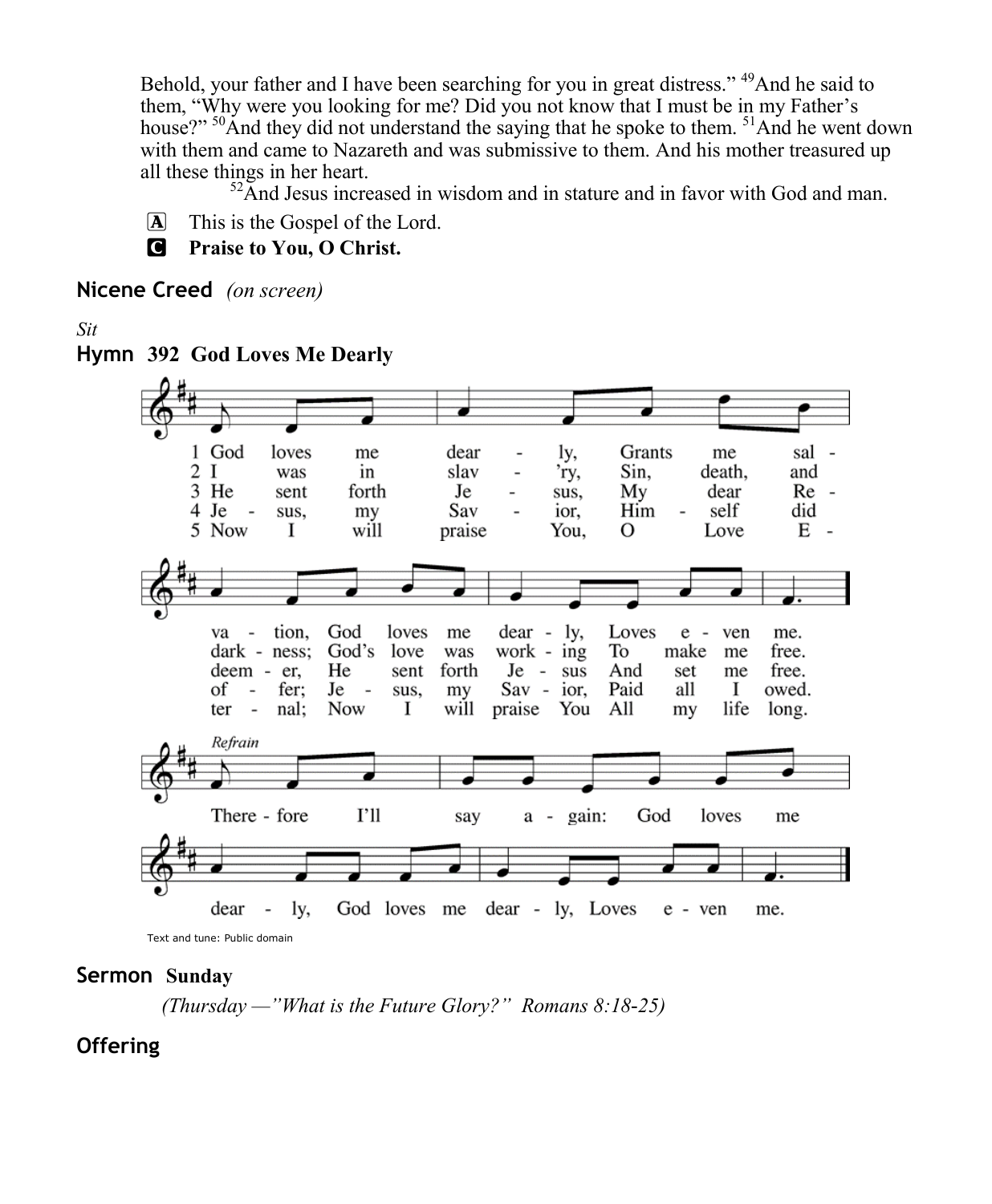#### *Stand*

# **Prayers**

 $\mathbb{P}$  Let us pray for the whole people of God in Christ Jesus and for all people according to their needs…

*(each petition concludes…*Lord in Your mercy.

- C **Hear our prayer.**
- $\mathbf{P}$  Finally, for these and for all our needs of body and soul, let us pray to the Lord:
- C **Lord, have mercy. Christ, have mercy. Lord, have mercy.**



# Service of the Sacrament

# **Preface** *LSB 160*

- $\mathbf{P}$  The Lord be with you.
- C **And also with you.**
- $\overline{P}$  Lift up your hearts.
- C **We lift them to the Lord.**
- P Let us give thanks to the Lord our God.
- C **It is right to give Him thanks and praise.**

# **Proper Preface**

 $\mathbf{P}$  It is truly good, right, and salutary that we should at all times and in all places ... we laud and magnify Your glorious name, evermore praising You and saying:

#### **Sanctus** *LSB 161 – Spoken*

C **Holy, holy, holy Lord God of pow'r and might: Heaven and earth are full of Your glory. Hosanna. Hosanna. Hosanna in the highest. Blessed is He who comes in the name of the Lord. Hosanna in the highest.**

## **Prayer of Thanksgiving** *LSB 161*

P Blessed are You, Lord of heaven and earth... be all glory, honor, and worship, with the Son and the Holy Spirit, one God, now and forever.

C **Amen.**

# **The Words of Our Lord**

P Our Lord Jesus Christ, on the night when He was betrayed...do, as often as you drink it, in remembrance of Me."

# **Proclamation of Christ**

 $\mathbf{P}$  As often as we eat this bread and drink this cup, we proclaim the Lord's death until He comes.

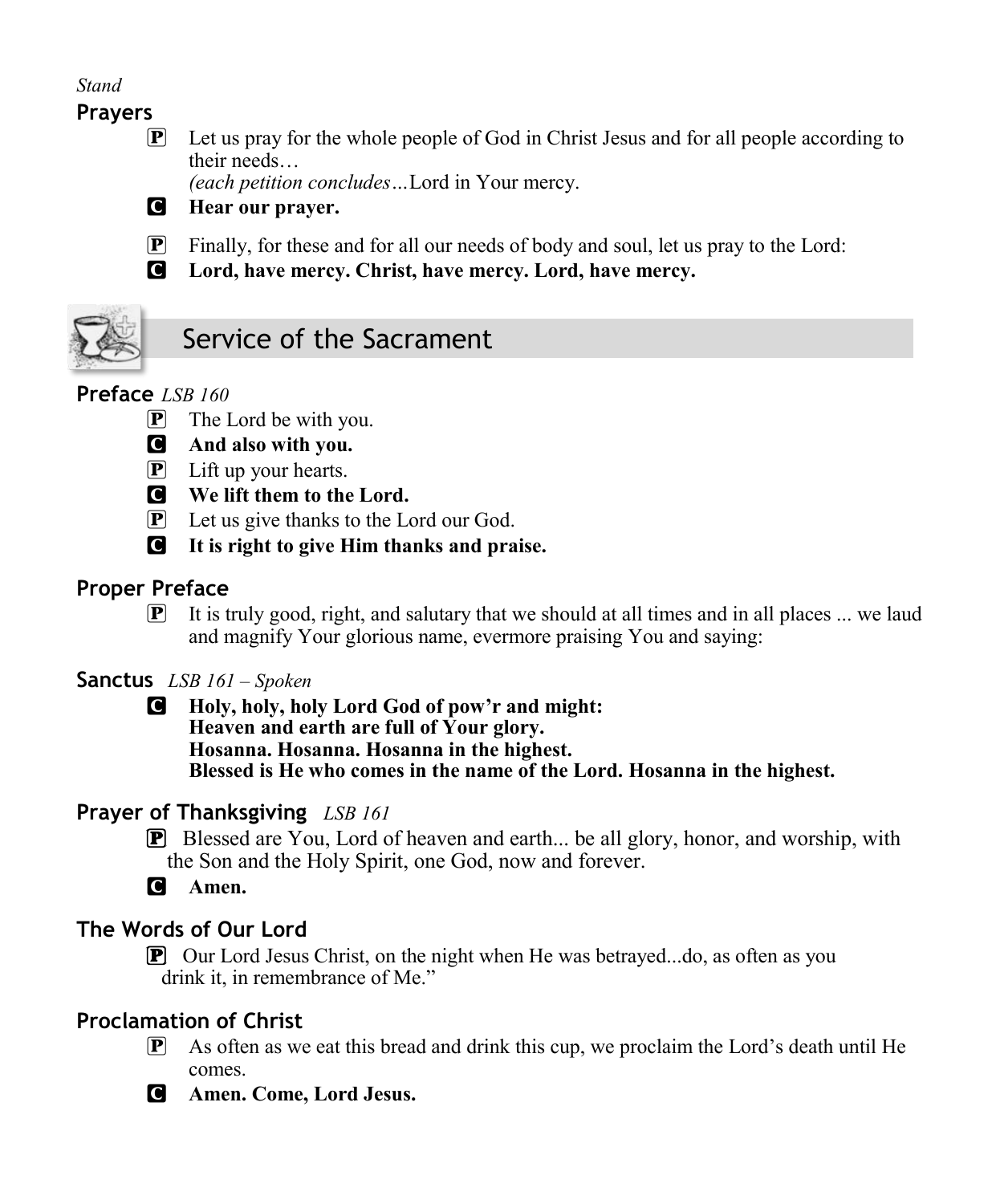P O Lord Jesus Christ, only Son of the Father, in giving us Your body and blood to eat and to drink, You lead us to remember and confess Your holy cross and passion, Your blessed death, Your rest in the tomb, Your resurrection from the dead, Your ascension into heaven, and Your coming for the final judgment. So remember us in Your kingdom and teach us to pray:

#### **Lord's Prayer** *(on screen)*

#### **Pax Domini** *LSB 163*

- $\mathbf{P}$  The peace of the Lord be with you always.
- C **Amen.**

#### **Agnus Dei** *LSB 163—Spoken*

C **Lamb of God, You take away the sin of the world; have mercy on us. Lamb of God, You take away the sin of the world; have mercy on us. Lamb of God, You take away the sin of the world; grant us peace.**

#### *Sit*

*The usher will direct you forward to those distributing communion. Please remember to social distance while in line! The center ring is grape juice. Gluten-free wafers are available upon request.*

**Hymn 358 vs. 1-5 From Heaven Above to Earth I Come**



- The swaddling clothes and manger dark.
	- There you will find the infant laid
- By whom the heav'ns and earth were made."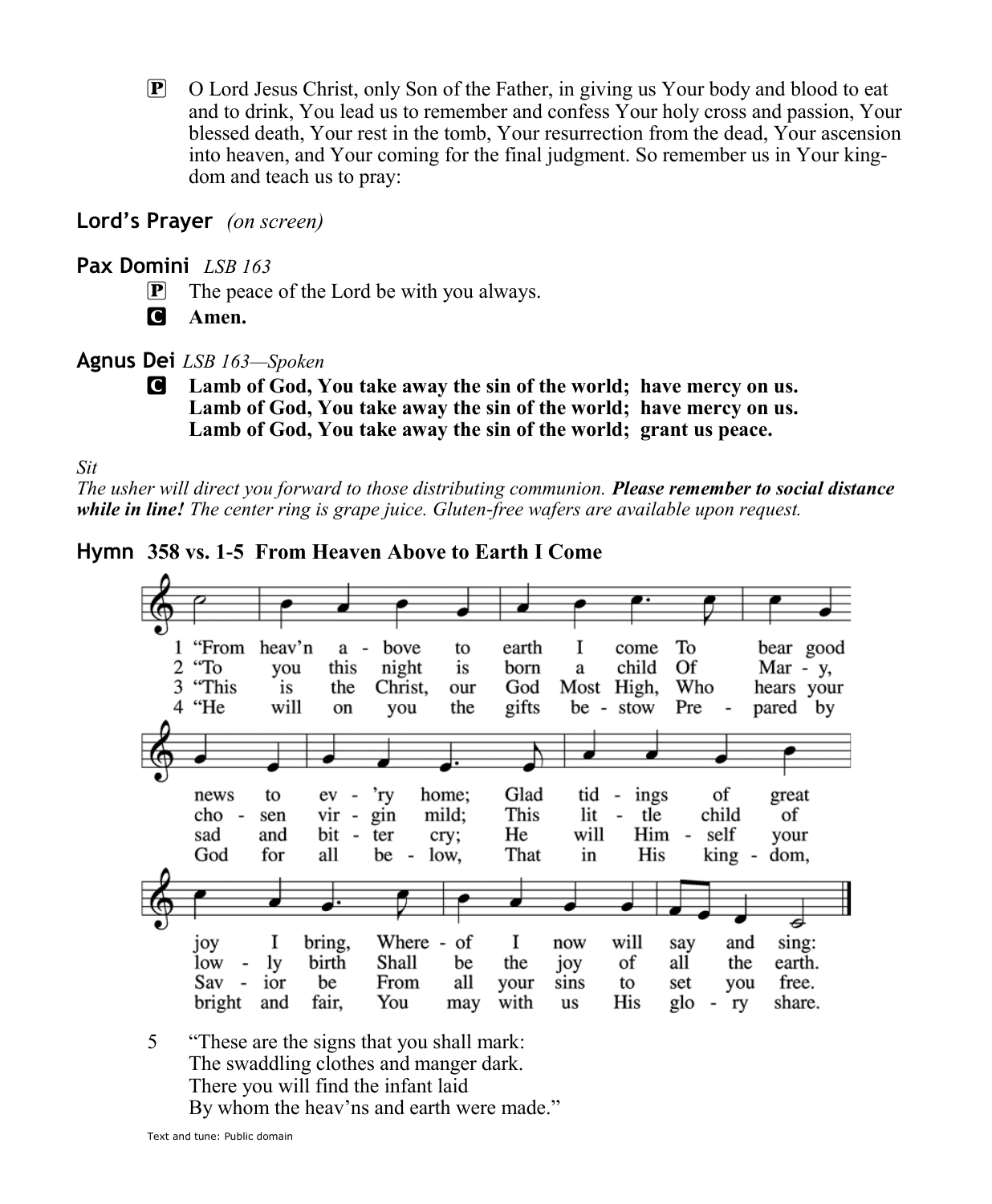#### *Stand*

# **Post-Communion Collect**

 $\mathbf{\overline{A}}$  Let us pray.

We give thanks to You, almighty God, that You have refreshed us through this salutary gift, and we implore You that of Your mercy You would strengthen us through the same in faith toward You and in fervent love toward one another; through Jesus Christ, Your Son, our Lord, who lives and reigns with You and the Holy Spirit, one God, now and forever.



#### C **Amen.**

#### **Benediction** *LSB 166*

P The Lord bless you and keep you.

The Lord make His face shine on you and be gracious to you.

The Lord look upon you with favor and  $\pm$  give you peace.

C **Amen.**

# **Closing Hymn 368 Angels We Have Heard on High**



Tune and text: Public domain

## **The Sending**

- P Go in peace. Serve the Lord.
- C **Thanks be to God!**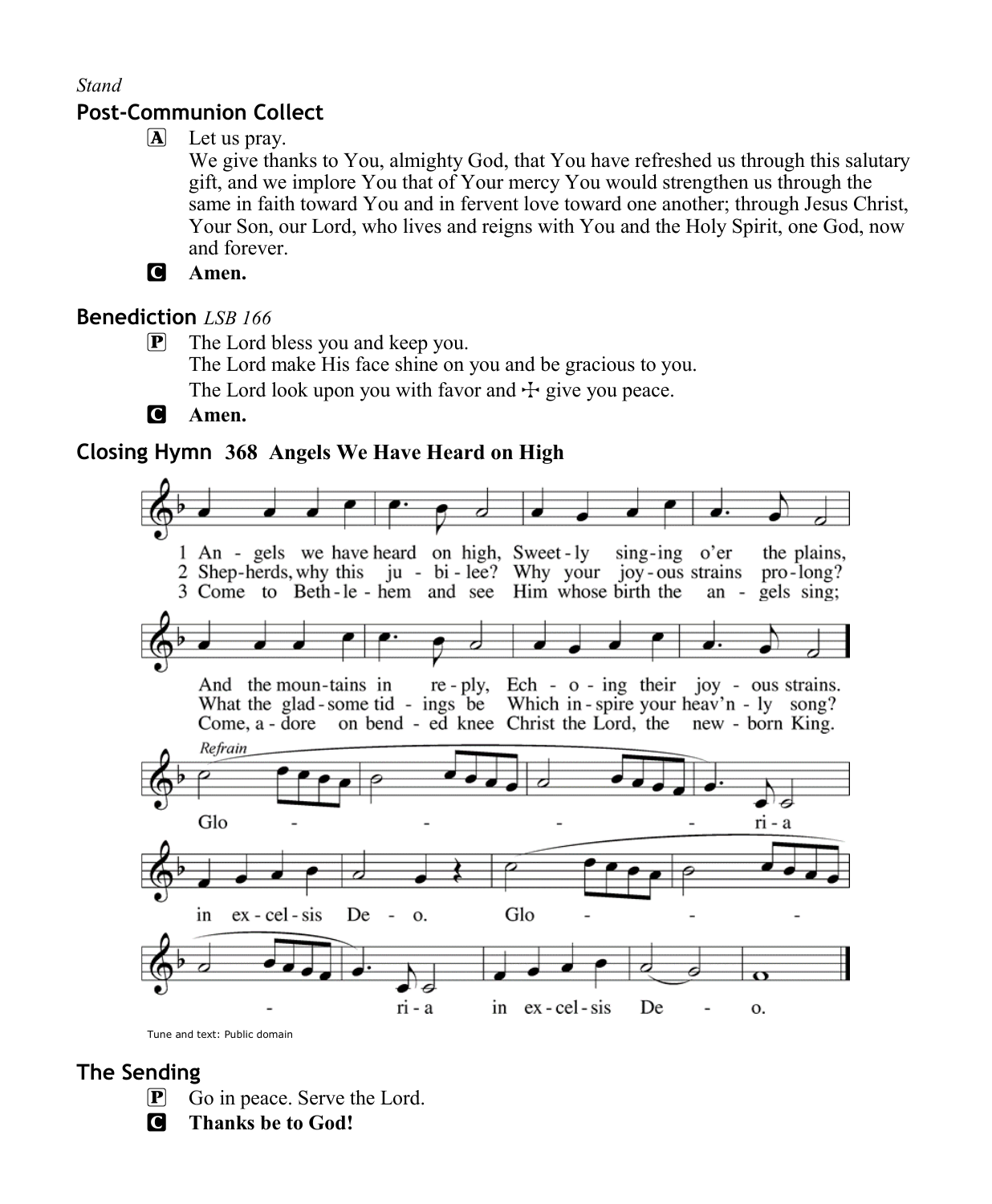# **Postlude**

**Acknowledgments**<br>Unless otherwise indicated, Scripture quotations are from the ESV Bible (The Holy Bible, English Standard Version®), copyright © 2001 by Crossway, a publishing ministry of<br>Good News Publishers. Used by pe